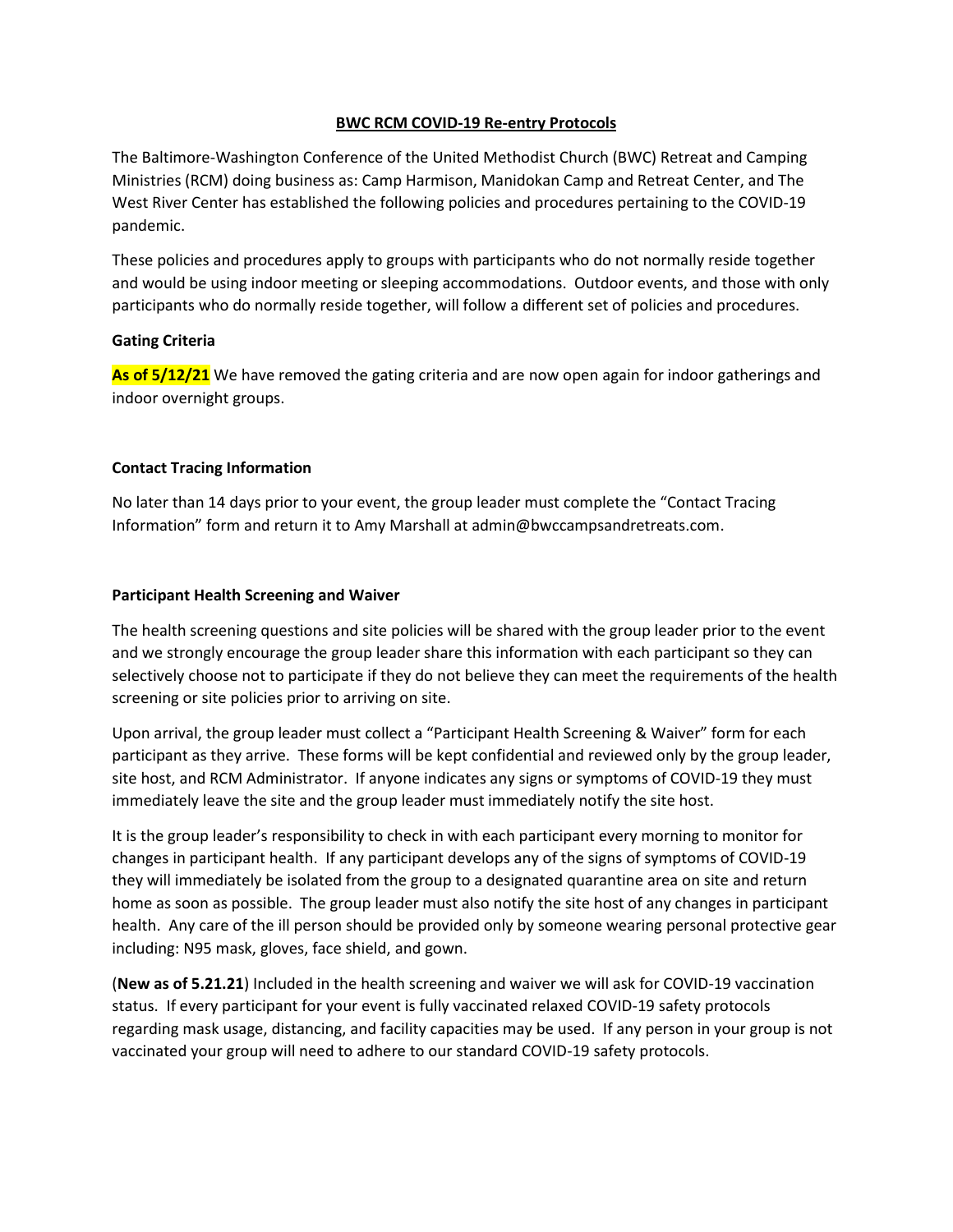## **RCM Cleaning procedures**

RCM staff will take the following enhanced cleaning and disinfecting measures:

- Bathrooms, bedrooms, meeting rooms, and high touch surfaces will be cleaned and disinfected with EPA approved cleaners between events.
- While your group is on site all common spaces and bathrooms accessible to more than one group will be cleaned three times per day and between assigned group usage.
- Cleaning records will be viewable in each building.
- Your group leader will be given disinfectant and instructions so you can do additional cleanings of high touch surfaces within your group's facility.
- Meal service will be altered to provide sufficient physical distancing between participants and groups (spacing or eating in shifts) or served in your meeting space. Groups will also be encouraged to eat their meals outside when weather permits. The dining hall will be cleaned and disinfected between each meal service.
- Site activities such as high ropes, boating, archery, etc. will follow COVID-19 operational and cleaning guidelines developed by the corresponding industry leaders/associations.

## **RCM Capacities**

### *Fully Vaccinated Groups*

Meeting and sleeping facilities can be used at full capacity.

Dining capacity may still be limited to allow for physical distancing which may result in groups needing to eat in shifts depending on size.

#### *Mixed Vaccinated Groups*

Facility capacities will be restricted to the maximum number of people who can occupy your designated sleeping and meeting accommodations while maintaining 6-foot physical distancing. See the accompanying chart for details on each specific facility. Group size may also be limited by state or local restrictions.

## **On Site Logistics and Requirements**

- Masks
	- $\circ$  Must be worn in any indoor shared space (such as the dining hall except when eating) and whenever interacting with any person not in your group.
	- $\circ$  Masks are strongly recommended when in your group's assigned meeting area if physical distancing cannot be maintained and you have mixed vaccination statuses in your group.
	- $\circ$  Masks are not required in your groups meeting area if all members are fully vaccinated.
	- o Masks are not required when outdoors.